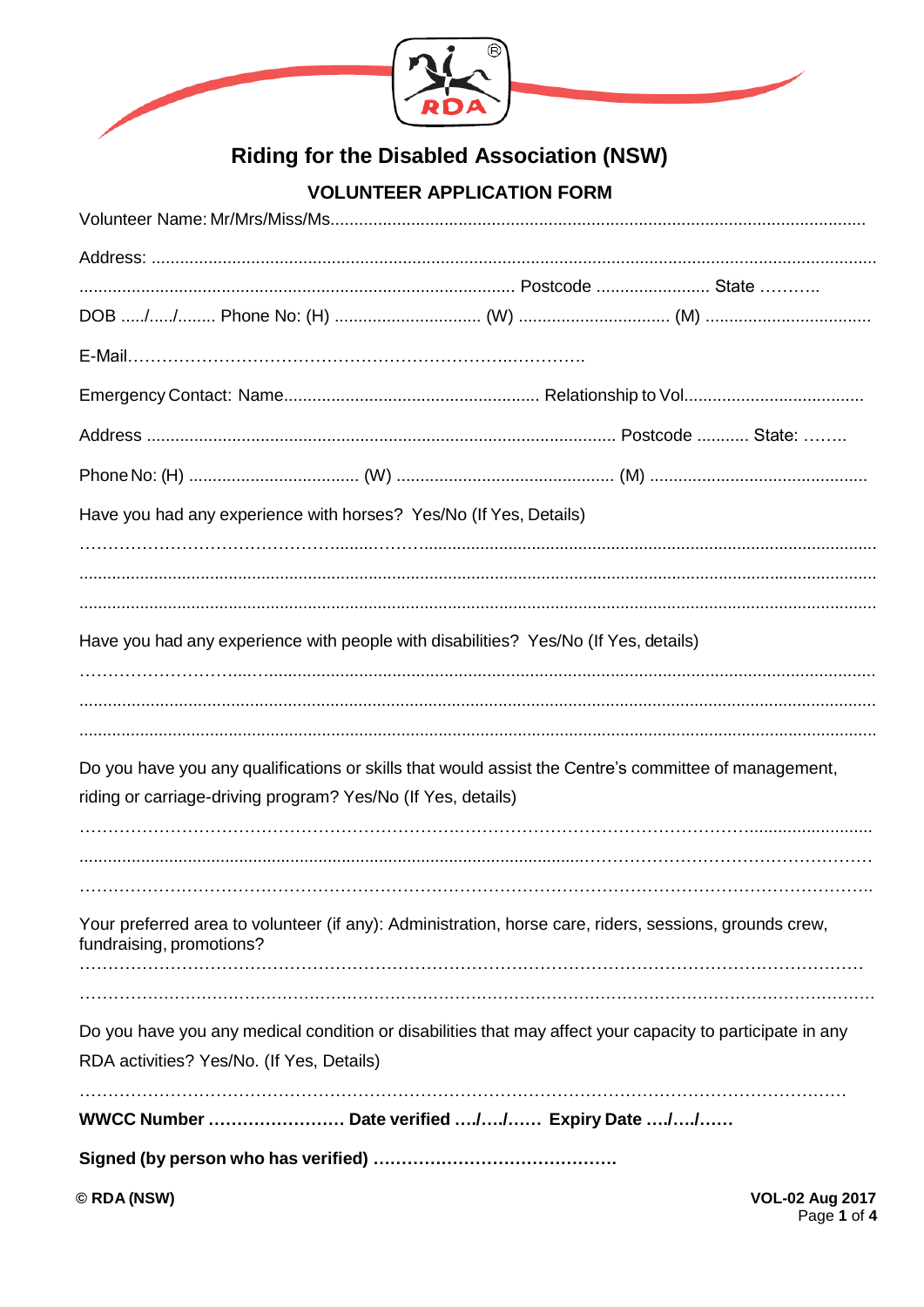Please note:

RDA (NSW) strongly recommends for their safety that all volunteers ensure that they are protected by a current Tetanus Vaccination. Protection against Hepatitis B is also advised.

# *All volunteers must agree to the Working with Children Check, which is legislation within NSW. You must complete the process as detailed in RDA (NSW) Document ESR-06.*

# **RDA (NSW) VOLUNTEER CODE OF BEHAVIOUR**

I have read and agree to abide by the RDA (NSW) VOLUNTEER Code of Behaviour.

RDA (NSW) provides a quality duty of care while implementing all RDA activities – the conduct of all participants must be of a standard that will be a positive influence on riders' behaviour. This Code of Behaviour shall apply to all members, officials, office bearers, volunteers, riders, parents and carers, participating in or in attendance at all activities conducted under the control of, or when representing a Centre.

# **Persons subject to this Code shall:**-

- a) Respect the rights, dignity and worth of every person regardless of their gender, ability, cultural background or religion.
- b) Respect riders' confidentiality.
- c) Use age appropriate behaviour and language with the riders.
- d) Refrain from using profane, insulting, harassing or otherwise offensive language, hand signals or other gestures.
- e) Understand that coaches/volunteers intentions and riders interpretation of "touching" will be influenced by cultural differences and religious implications.
- f) Avoid unaccompanied and unobserved activities with riders, especially undressing and personal hygiene and avoid any consensual sexual relationships with adult athletes.
- g) Not drink, be affected by, or in possession of alcohol or non-prescription drugs while responsible for implementing any RDA horse programme.
- h) Not engage in any other conduct, either on or in the vicinity of RDA activities, considered prejudicial to the best interests of RDA (NSW) or in contravention of the Constitution of this Association.

# *You must be a minimum of 12 years of age to volunteer.*

#### *If you are between 12 and 17 years of age (inclusive) a parent or Guardian must sign this document.*

Date...../...../........ Name of Parent/Guardian………………………… Signature..............................................

**I provide permission for use of photos/videos for the following:** 

**Social Media Yes/No Television Yes/No Print Media Yes/No Website Yes/No**

**Signature …………………………………. Date ……………………….**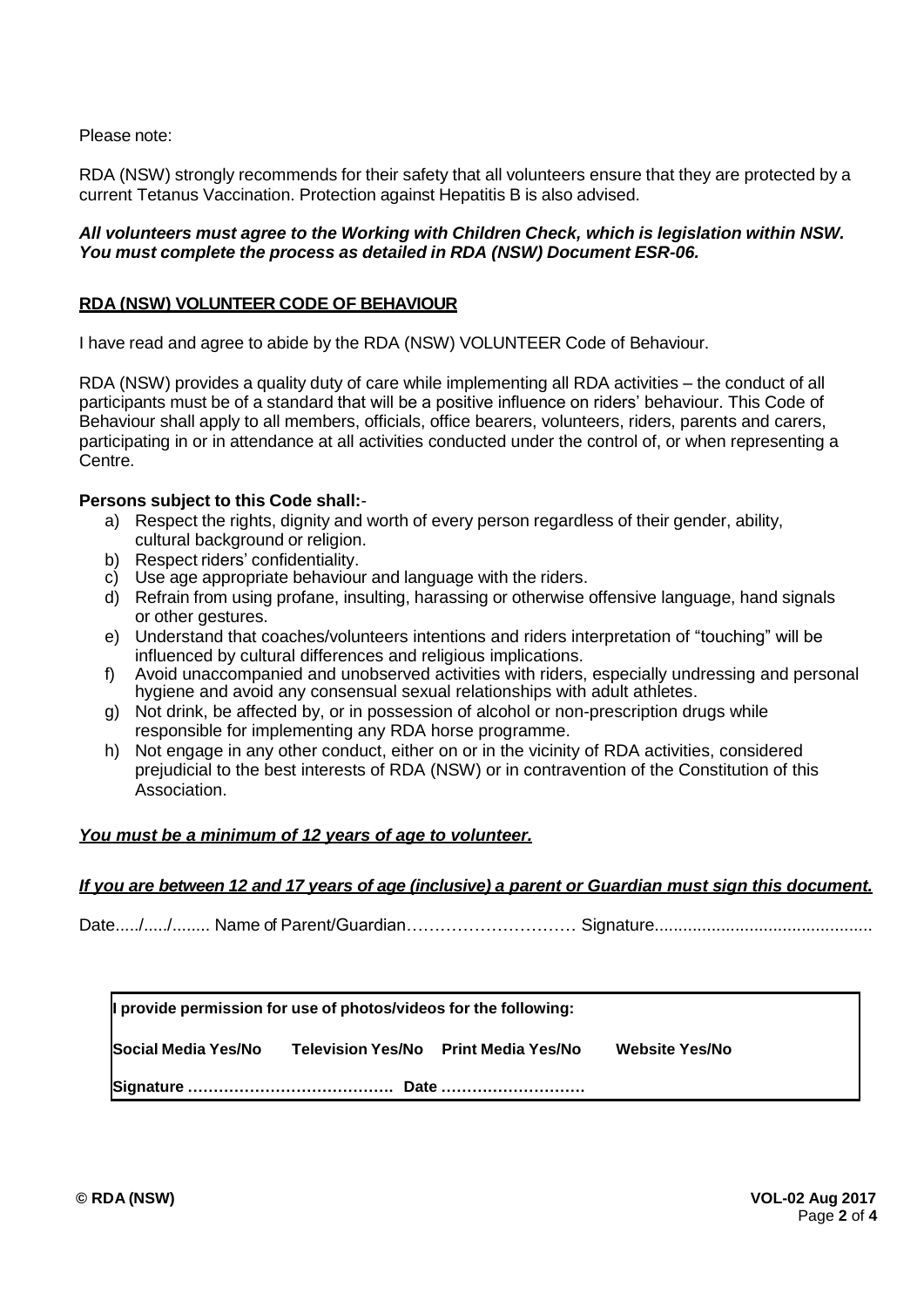# **VISION**

The equestrian organisation of choice for people with disabilities in NSW acknowledged as the benchmark in service delivery and standards by its stakeholders.

# **MISSION STATEMENT**

RDA (NSW) is a charity that provides horse-related activities to enrich the lives of people with disabilities.

#### **Objectives of the RDA (NSW) Volunteer Programme are to:**

- Seek volunteers who have the enthusiasm and most importantly a commitment to helping people with disabilities enjoy the benefits of horse riding activities.
- Achieve this by working within the guidelines as set down by the Association.
- Make volunteering at RDA (NSW) a rewarding experience.
- Support, train and recognise volunteers in their chosen roles.

# **VALUES**

Person-centred, Inclusive, Enrichment, Enabling, Respectful, Fun, Valued

#### **RDA (NSW) COMMITMENT TO VOLUNTEERS**

In order to comply with Federal and State legislation, our Duty of Care and to ensure the volunteers' experience will be a satisfying and rewarding experience RDA (NSW) will:

- State and acknowledge the contribution of volunteers in RDA (NSW) documentation.
- Recognise the achievements of volunteers.
- Provide insurance cover.
- Ensure volunteers are aware of and provide them with a copy of the RDA (NSW) Volunteer Helpers booklet and other documents relating to RDA (NSW) Volunteer Policies.
- Offer volunteers the choice to work in their preferred areas.
- Provide orientation, training and information to promote skill development in all aspects of RDA (NSW).
- Acknowledge the rights of volunteers.
- Provide access to the Code of Behaviour and dispute resolution.
- Provide a safe and healthy volunteering environment.
- Provide appropriate levels of support and management for volunteers.
- Treat all volunteers equally.
- Reimburse volunteers for agreed out of pocket expenses.
- Ensure confidentiality of personal details in accordance with the National Privacy Act 2001.
- Implement Equal Opportunity and Anti-Discrimination legislation.
- Attempt to keep volunteers informed on changes to the organisation.
- Promote the Sunsmart policy.

# **RDA (NSW) PRIVACY STATEMENT**

RDA (NSW) collects and administers a range of personal and health information required for the primary activities of the organisation.

RDA (NSW) is committed to maintaining the privacy and confidentiality of the information that it collects, holds and administers. RDA (NSW) complies with the *Privacy Act 1988 including the* 13 Australian Privacy Principles (APPs) as outlined in the *Privacy Amendment (Enhancing Privacy Protection) Act 2012*.

We recognise the rights of individuals to have their information administered in ways they would reasonably expect – we protect on the one hand and make accessible to them on the other. These